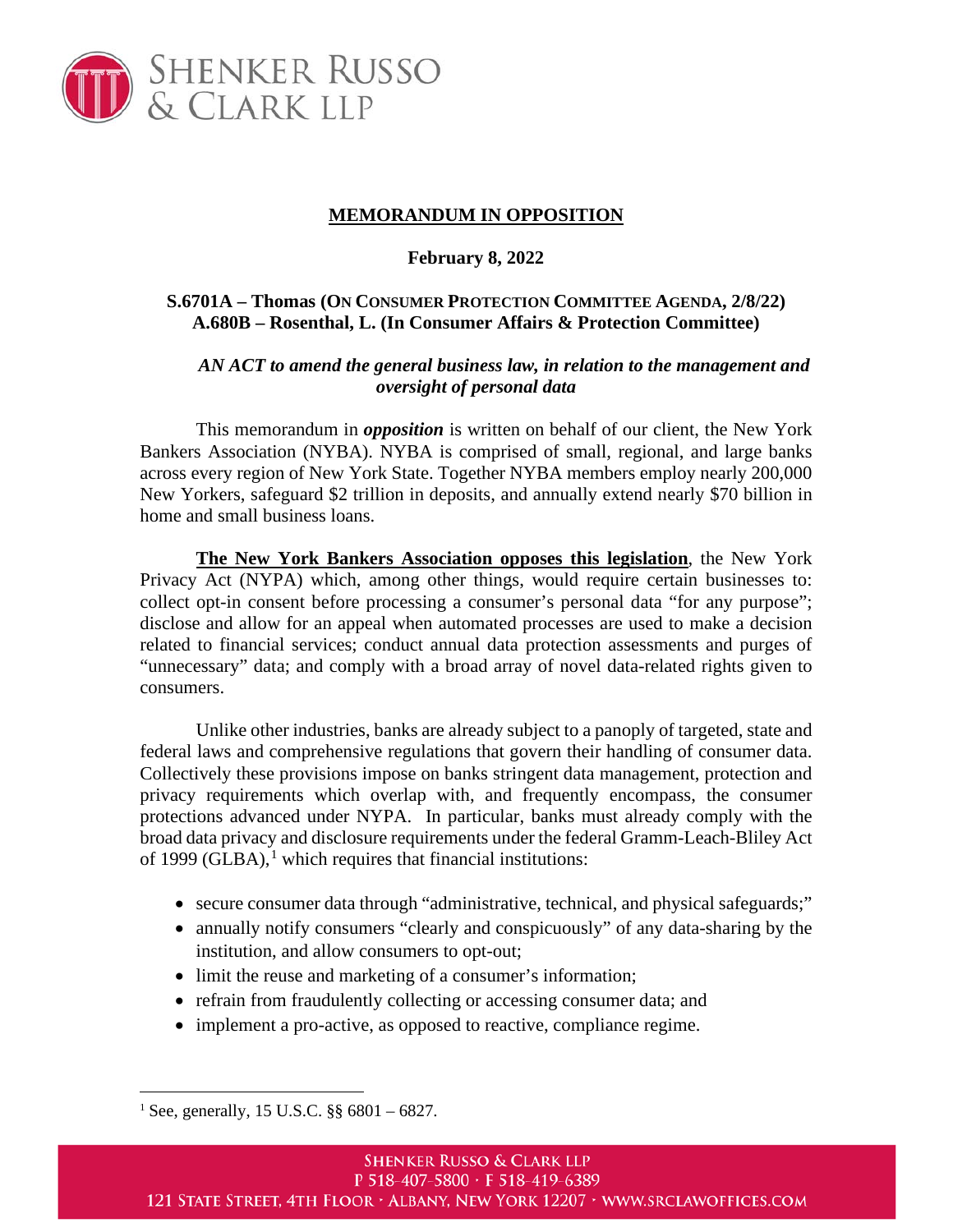

These requirements are reinforced by fulsome enforcement provisions subjecting banks to potential penalties of up to \$100,000 per violation, and individuals to potential penalties of up to \$10,000 per violation. Individuals are also subject to criminal penalties, including up to 5 years in federal prison for an intentional violation, which may be increased to 10 years in aggravated cases.<sup>[2](#page-1-0)</sup>

Given the strong, extensive and well-understood protections already applicable to banks under the GLBA, it is unsurprising that virtually all the legislative proposals currently under consideration by states regarding consumer data privacy either exempt financial institutions entirely (the "entity-based exemption"), or exempt certain categories of information commonly used by financial institutions (the "information-based exemption"). The "California Consumer Privacy Act" (CCPA) and the "Virginia Consumer Data Protection Act" (VCDPA) both include an exemption based on the application of the federal GLBA data protection provisions. Comparatively, California's privacy law provides the narrower information-level exemption, which has already shown itself as unclear regarding its scope.<sup>[3](#page-1-1)</sup> Originally passed in 2018, CCPA is often utilized as a blueprint for other states in crafting consumer data privacy protections, however the original CCPA was amended and changed several times since then in efforts to address substantial confusion over its implementation. Financial institutions interpreting this exemption have had trouble puzzling out the final bill's intent and the distinctions created by its new formulation.<sup>[4](#page-1-2)</sup> Given the many changes made to the California law over the years, it is notable that when Virginia legislators passed a pioneering privacy law in February of 2021, they expressly rejected an information-based exemption. Instead, the VCDPA incorporates an entity level exemption, which states that "[t]his chapter shall not apply to any . . . financial institutions or data subject to Title V of the federal Gramm-Leach-Bliley Act (1[5](#page-1-3) U.S.C. § 6801 et seq.)."<sup>5</sup> This language is clear and financial institutions know exactly who and what is covered by the VCDPA.

Unfortunately, the NYPA's proposed exemption mirrors the California statute. It provides an information-based exemption for "personal data collected, processed, sold or disclosed pursuant to and in compliance with the federal Gramm- Leach-Bliley Act."[6](#page-1-4) This

<span id="page-1-0"></span><sup>2</sup> 15 U.S.C. § 6823.

<span id="page-1-1"></span><sup>3</sup> See, *National Financial Institutions—Developing a Project Plan to Comply with the California Consumer Privacy Act*, Dorsey& Whitney LLP (June 28, 2019) ("Regrettably, considerable confusion exists within the financial industry about the scope of the CCPA and the obligations it imposes on financial institutions

<sup>. . .</sup> On one hand, some industry stakeholders have argued that the GLBA Exemption excludes PI from virtually all requirements under the CCPA, while others have advocated that the exemption is very limited in scope, and specifically does not exclude financial institutions from obligations established by the CCPA that are not similar to those in the GLBA and the CFIPA.").

<span id="page-1-2"></span><sup>4</sup> See, Nicholas Farnsworth, Heather Egan Sussman, Emily Tabatabai and Shannon Yavorsky, *Wait…CCPA 2.0? What Is the California Privacy Rights Act of 2020 and Will It Become Law?*, JDSupra.com (May 20, 2020) ("[T]he CPRA may be seeking to narrow the interpretation of the financial information exception. Without further regulator guidance, it is difficult to predict the true impact this revision may have.") [\(https://www.jdsupra.com/legalnews/wait-ccpa-2-0-what-is-the-california-16687/\)](https://www.jdsupra.com/legalnews/wait-ccpa-2-0-what-is-the-california-16687/)  $5$  VCDPA § 59.1-572(B).

<span id="page-1-4"></span><span id="page-1-3"></span> $6$  2022, NY Senate-Assembly Bill, S6701A, A680B (proposed GBS  $§$  1101(2)(c)(1).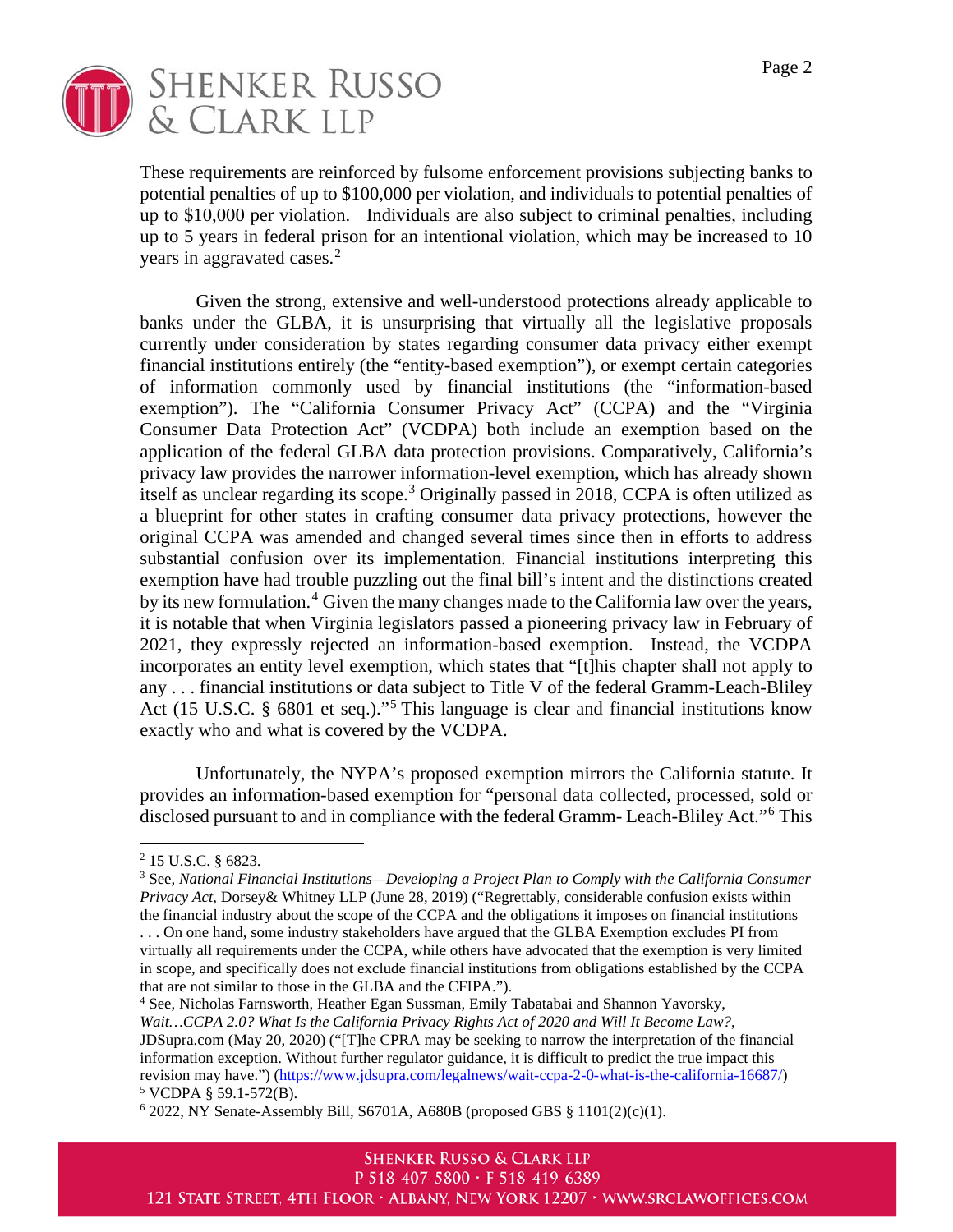

narrow exemption will create unnecessary ambiguity for consumers as well as significant increased implementation expenses for banks, without providing consumers with privacy standards that are materially more protective than those already required by GLBA. Given these issues, the New York Bankers Association respectfully requests an amendment that creates an entity-level exemption for financial institutions subject to GLBA.

In practice, determining whether an individual piece of information is protected under the CCPA or GLBA frequently depends on the reasons a financial institution is using it, making identical personal information exempt for some purposes but not for others.<sup>[7](#page-2-0)</sup> Collection of a datum may be covered under one statute, but its disclosure or processing governed by another. Events of the same type may even be controlled by different statutes; for example, one processing event may be subject to the GLBA while a subsequent one is governed by the CCPA. Adopting California's GLBA exemption will subject New York businesses to the same conundrum and require them to engage in the same fraught linedrawing exercises. [8](#page-2-1) Understandably, there will be marginal cases where reasonable people will disagree, but NYPA would set high stakes on nuanced interpretation, because any error—even a reasonable one—might encourage frivolous class action suits. Privacy laws that penalize so erratically make the state an even more unwelcoming environment in which to do business. Simply by patterning its GLBA exemption after the Virginia statute, the NYPA could eliminate these consequences.

An entity-level exemption would also give bank consumers what they really deserve: a uniform, comprehensive and consistent right to privacy over their financial information that will not vary from state to state. This is particularly relevant in an evolving commercial landscape where consumers are more mobile than ever, financial and account transactions can touch multiple jurisdictions. Under these circumstances, the inevitable confusion over which jurisdiction's data protection laws apply can be avoided with a stable and dependable standard. One virtue of Title V of GLBA is that it is a federal law and applies uniformly in the U.S. no matter where a consumer or their data travels.

Lastly, if NYPA does not provide an entity-level exemption for financial institutions, its ambiguous GLBA information-based exemption will distract New York regulators from the real abuses NYPA seeks to address, per the sponsor's memo. It is clear

<span id="page-2-0"></span><sup>7</sup> *Exempt or Not Exempt? California Consumer Privacy Act and the Gramm-Leach-Bliley Act*, Davis Wright Tremaine LLP (April, 15, 2019) ("Financial services businesses should review their data inventories carefully and make determinations as to what information is subject to CCPA at the data flow and data element level. . . . [T]he same data elements—such as name, email address, and IP address—may be exempt in one situation and not in another.") [\(https://www.dwt.com/blogs/privacy--security-law](https://www.dwt.com/blogs/privacy--security-law-blog/2019/04/exempt-or-not-exempt)[blog/2019/04/exempt-or-not-exempt\)](https://www.dwt.com/blogs/privacy--security-law-blog/2019/04/exempt-or-not-exempt).<br><sup>8</sup> See, *State Privacy Laws Must Include an Entity Level Exception for Financial Institutions Subject to* 

<span id="page-2-1"></span>*GLBA*, AMERICAN BANKERS ASSOCIATION (January 27, 2020) (discussing imprecision of the similarly worded GLBA exemption in the CCPA: "Industry is currently undertaking substantial efforts to comply with CCPA. However, every review reveals additional unintended challenges and raises a number of questions. Due to this confusion, it may take years before both industry and regulators have a firm grasp on the full impact of CCPA.").